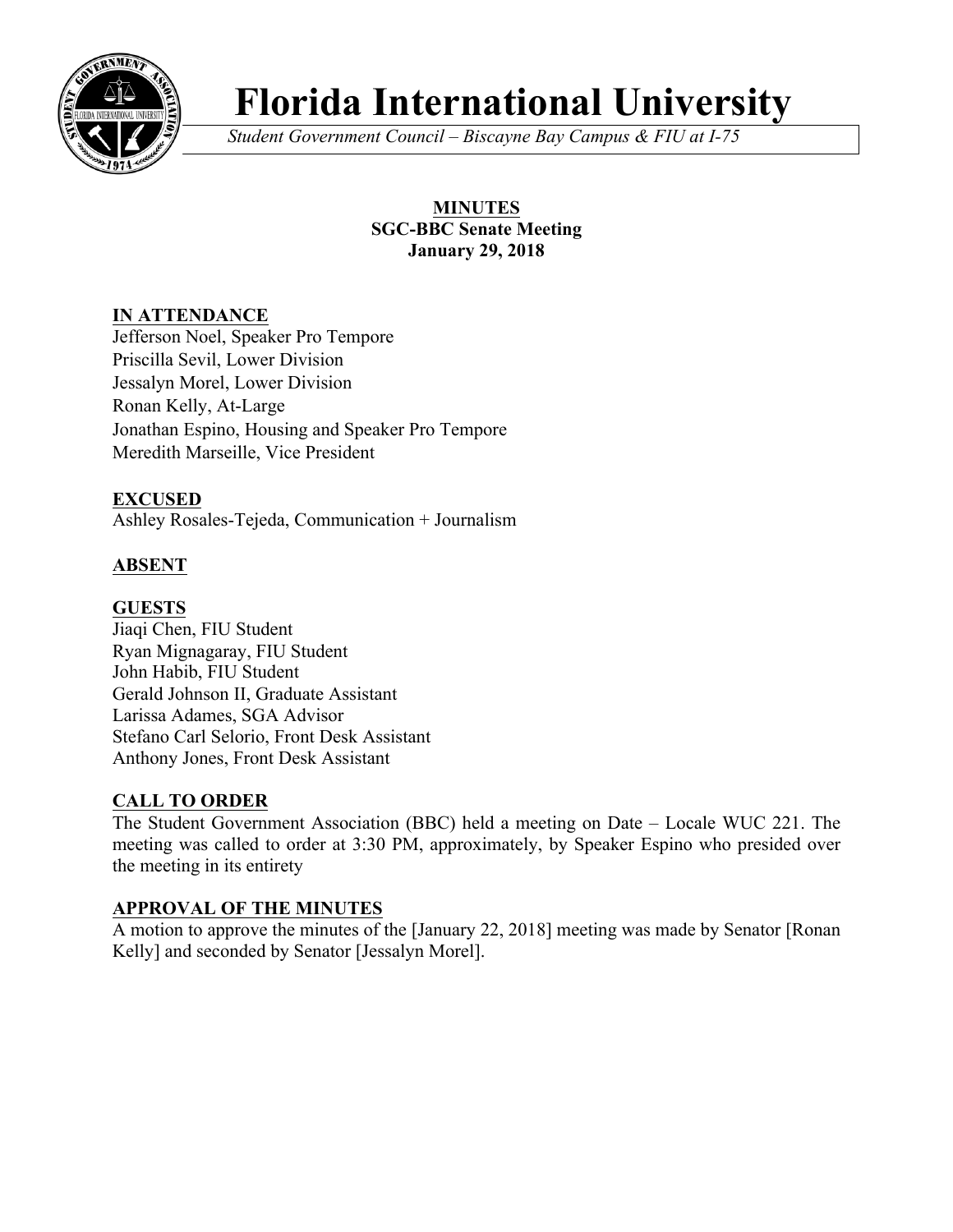# **SPEAKER OF SENATE REPORT**

Speaker Jonathan Espino stated the following…

- I. There will be three appointments to be made in today's meeting
- II. Resolutions are being made by the Senators

## **VICE PRESIDENT REPORT**

Vice President Meredith Marseille stated the following…

- I. Bayview Council Information will be forwarded to the council members
- II. Our first FIU-BBC President's Roundtable
- III. In coordination with Healthy Living on February 27, 2018, an event of about produce information

### **SPEAKER PRO TEMPORE REPORT**

Speaker Pro Tempore Jefferson Noel stated the following…

- I. In collaboration with Senator Rosales-Tejeda, we will be hosting another Meet the Dean event during the month of March; it will be possibly called "Doughnuts with the Dean".
- II. Future Leaders Solving Current Problems
	- A. A student leadership conference consisting of MAST and FIU students.
- III. April 4th is the 50th Anniversary of the assassination of Dr. Martin Luther King Jr.; an event will be possible held in memory and honor of him.

#### **FINANCE CHAIR REPORT**

Senator Ronan Kelly stated the following...

I. Requesting senators to join the Finance Committee.

#### **RLJ CHAIR REPORT**

Senator Jessalyn Morel stated the following…

I. Requesting senators to join the RLJ Committee.

#### **ADVISOR REPORT**

SGC-BBC Advisor Larissa Adames stated the following…

- I. February 3, 2018 is the Student Leadership Conference.
- II. February 12, 2018 is the Town Hall with President Rosenberg.
- III. February 1, 2018, Elections will be opened.
- IV. March 3, 2018, Admitted Student Day
	- A. Requesting the council members to table at the event in order to inform incoming students.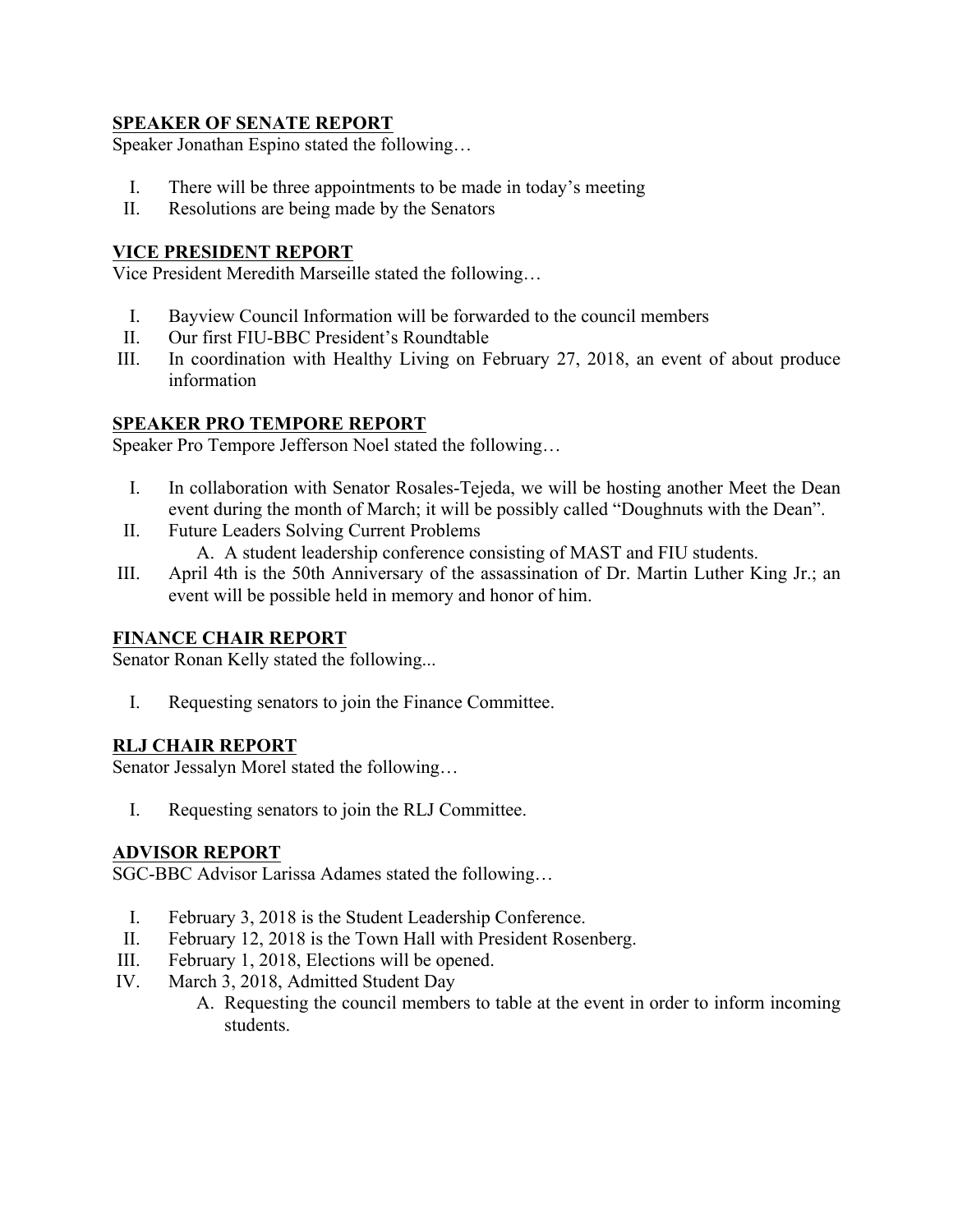# **OLD BUSINESS**

Please refer to APPROVAL OF THE MINUTES.

### **NEW BUSINESS**

I. John Habib, Arts, Sciences, & Education

A motion to appoint [John Habib] for [Arts, Sciences, & Education] was made by Senator [Jessalyn Morel] and seconded by Senator [Jefferson Noel].

The motion passed unanimously.

- AYE Jefferson Noel, Speaker Pro Tempore
- AYE Priscilla Sevil, Lower Division
- AYE Jessalyn Morel, Lower Division
- AYE Ronan Kelly, At-Large
- AYE Jonathan Espino, Housing and Speaker Pro Tempore

II. Ryan Mignaragary, Communication + Journalism

A motion to amend the January 29, 2018 Senate meeting agenda, by changing the "Upper Division" to "Communication + Journalism" was made by Senator Jessalyn Morel and accepted by Senator Ronan Kelly.

A motion to appoint [Ryan Mignaragary] for [Communication + Journalism] was made by Senator [Ronan Kelly] and seconded by Senator [Jessalyn Morel].

The motion passed passed with 5 AYE and 1 ABSTAINED.

AYE Jefferson Noel, Speaker Pro Tempore

- AYE Priscilla Sevil, Lower Division
- AYE Jessalyn Morel, Lower Division
- AYE Ronan Kelly, At-Large
- AYE Jonathan Espino, Housing and Speaker Pro Tempore

ABSTAINED John Habib, Arts, Sciences, & Education